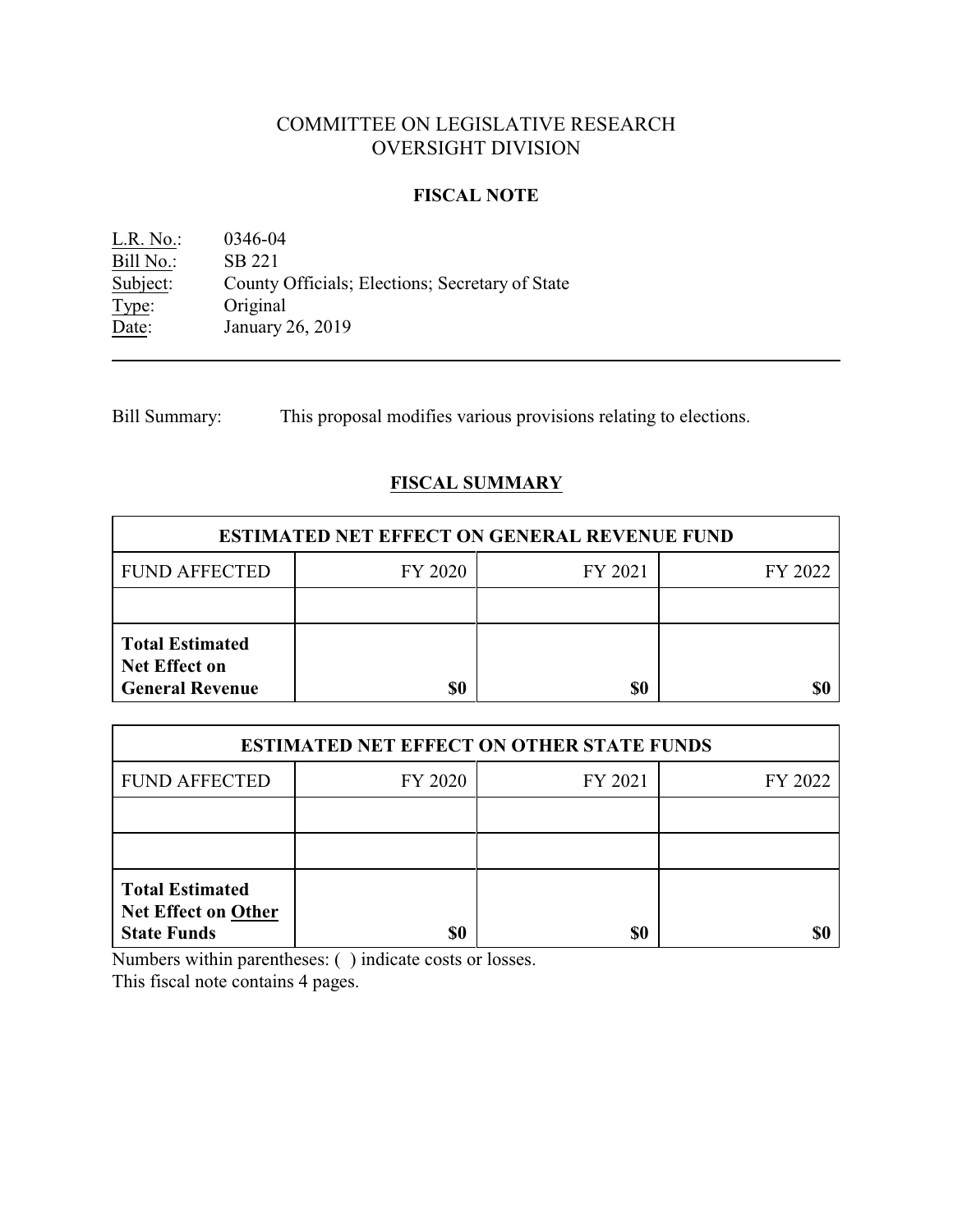L.R. No. 0346-04 Bill No. SB 221 Page 2 of 4 January 26, 2019

| <b>ESTIMATED NET EFFECT ON FEDERAL FUNDS</b>                        |         |         |         |  |
|---------------------------------------------------------------------|---------|---------|---------|--|
| <b>FUND AFFECTED</b>                                                | FY 2020 | FY 2021 | FY 2022 |  |
|                                                                     |         |         |         |  |
|                                                                     |         |         |         |  |
| <b>Total Estimated</b><br>Net Effect on All<br><b>Federal Funds</b> | \$0     | \$0     |         |  |

| <b>ESTIMATED NET EFFECT ON FULL TIME EQUIVALENT (FTE)</b>    |         |         |         |  |
|--------------------------------------------------------------|---------|---------|---------|--|
| <b>FUND AFFECTED</b>                                         | FY 2020 | FY 2021 | FY 2022 |  |
|                                                              |         |         |         |  |
|                                                              |         |         |         |  |
| <b>Total Estimated</b><br><b>Net Effect on</b><br><b>FTE</b> |         |         |         |  |

 $\Box$  Estimated Net Effect (expenditures or reduced revenues) expected to exceed \$100,000 in any of the three fiscal years after implementation of the act.

| <b>ESTIMATED NET EFFECT ON LOCAL FUNDS</b> |         |         |         |
|--------------------------------------------|---------|---------|---------|
| <b>FUND AFFECTED</b>                       | FY 2020 | FY 2021 | FY 2022 |
| <b>Local Government</b>                    | \$0     | \$0     | \$0     |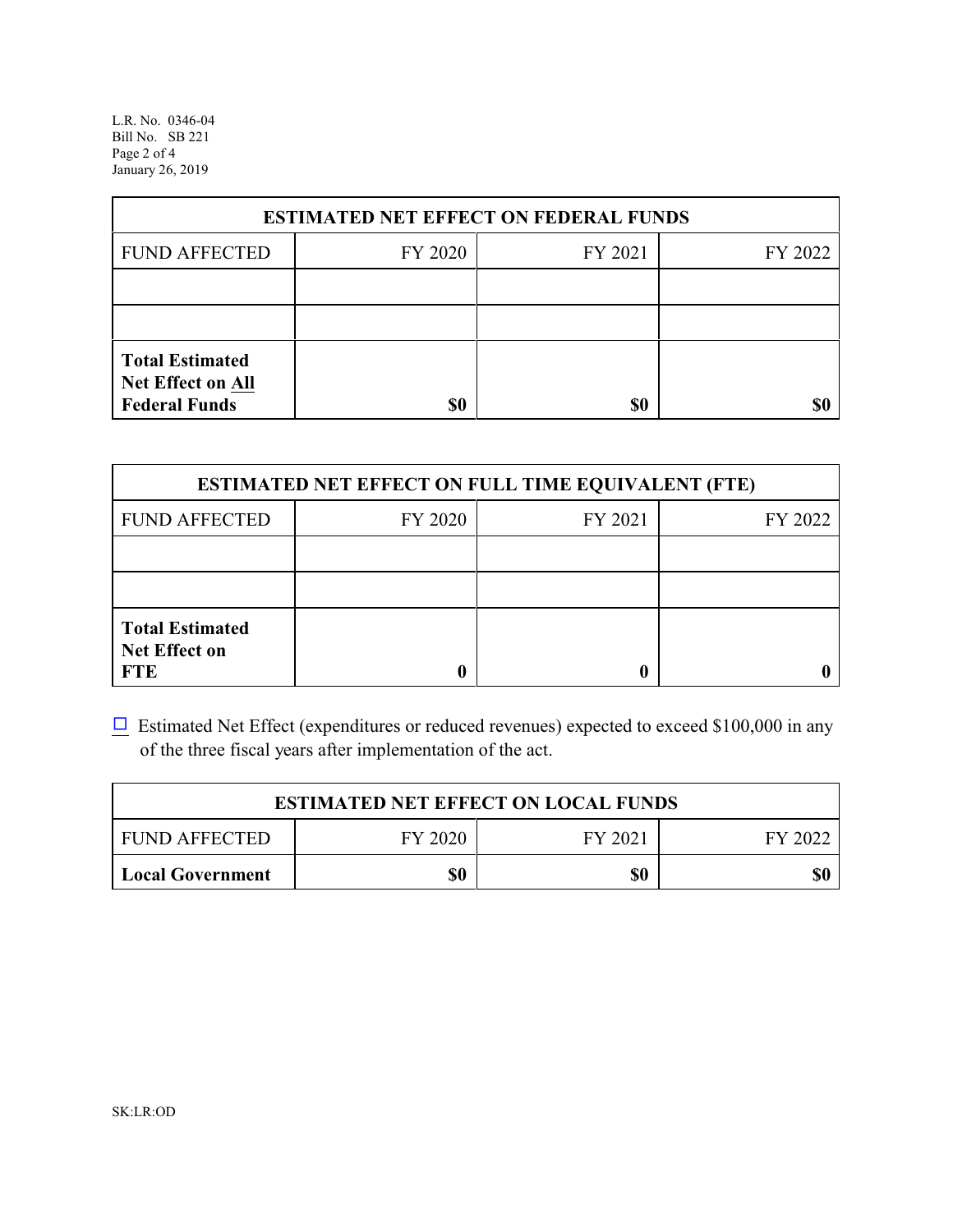L.R. No. 0346-04 Bill No. SB 221 Page 3 of 4 January 26, 2019

#### **FISCAL ANALYSIS**

#### ASSUMPTION

Officials from the **Office of the Secretary of State (SOS)** assume many bills considered by the General Assembly include provisions allowing or requiring agencies to submit rules and regulations to implement the act. The SOS is provided with core funding to handle a certain amount of normal activity resulting from each year's legislative session. The fiscal impact for this fiscal note to the SOS for Administrative Rules is less than \$5,000. The SOS recognizes that this is a small amount and does not expect that additional funding would be required to meet these costs. However, the SOS also recognizes that many such bills may be passed by the General Assembly in a given year and that collectively the costs may be in excess of what the office can sustain with the core budget. Therefore, the SOS reserves the right to request funding for the cost of supporting administrative rules requirements should the need arise based on a review of the finally approved bills signed by the governor.

**Oversight** assumes the SOS could absorb the costs of printing and distributing regulations related to this proposal. If multiple bills pass which require the printing and distribution of regulations at substantial costs, the SOS could require additional resources.

**Oversight** notes that SOS currently has \$250,000 in HB 2012.055 (2018) core funding that is estimated to be sufficient to continue to meet the advertising requirements of 115.427.5 and non drivers license reimbursement requirements of 115.427.6.

Officials from the **Office of State Courts Administrator**, **Department of Revenue, Attorney General's Office**, and **Monroe County Assessor** each assume the proposal will have no fiscal impact on their organization.

**Oversight** notes that the Office of State Courts Administrator, Department of Revenue, Attorney General's Office, and Monroe County Assessor have stated the proposal would not have a direct fiscal impact on their organization. Oversight does not have any information to the contrary. Therefore, Oversight will reflect a zero impact on the fiscal note.

Oversight only reflects the responses that we have received from state agencies and political subdivisions; however, other counties were requested to respond to this proposed legislation but did not. For a general listing of political subdivisions included in our database, please refer to [www.legislativeoversight.mo.gov.](http://www.legislativeoversight.mo.gov.)